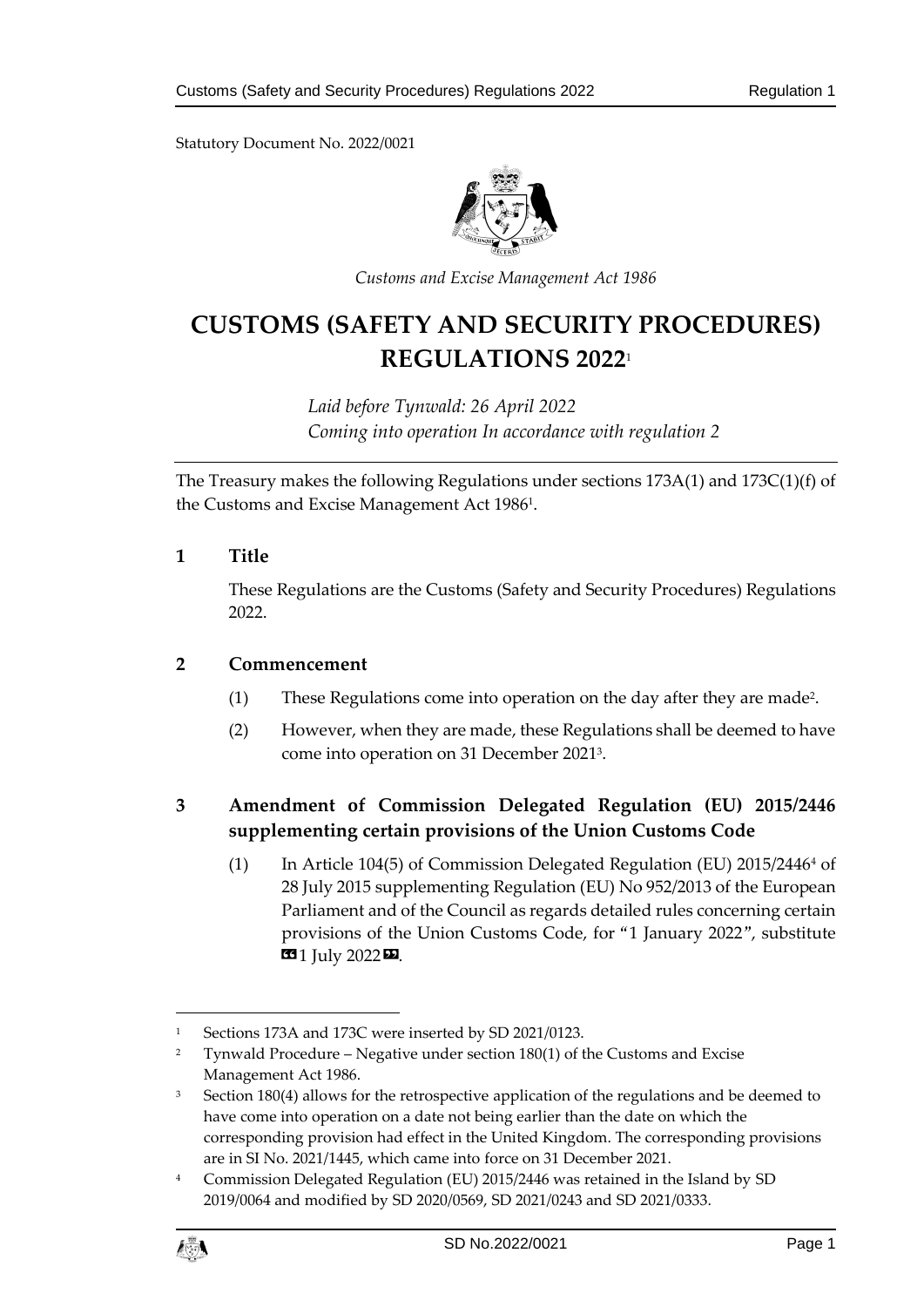## **MADE 20 JANUARY 2022**